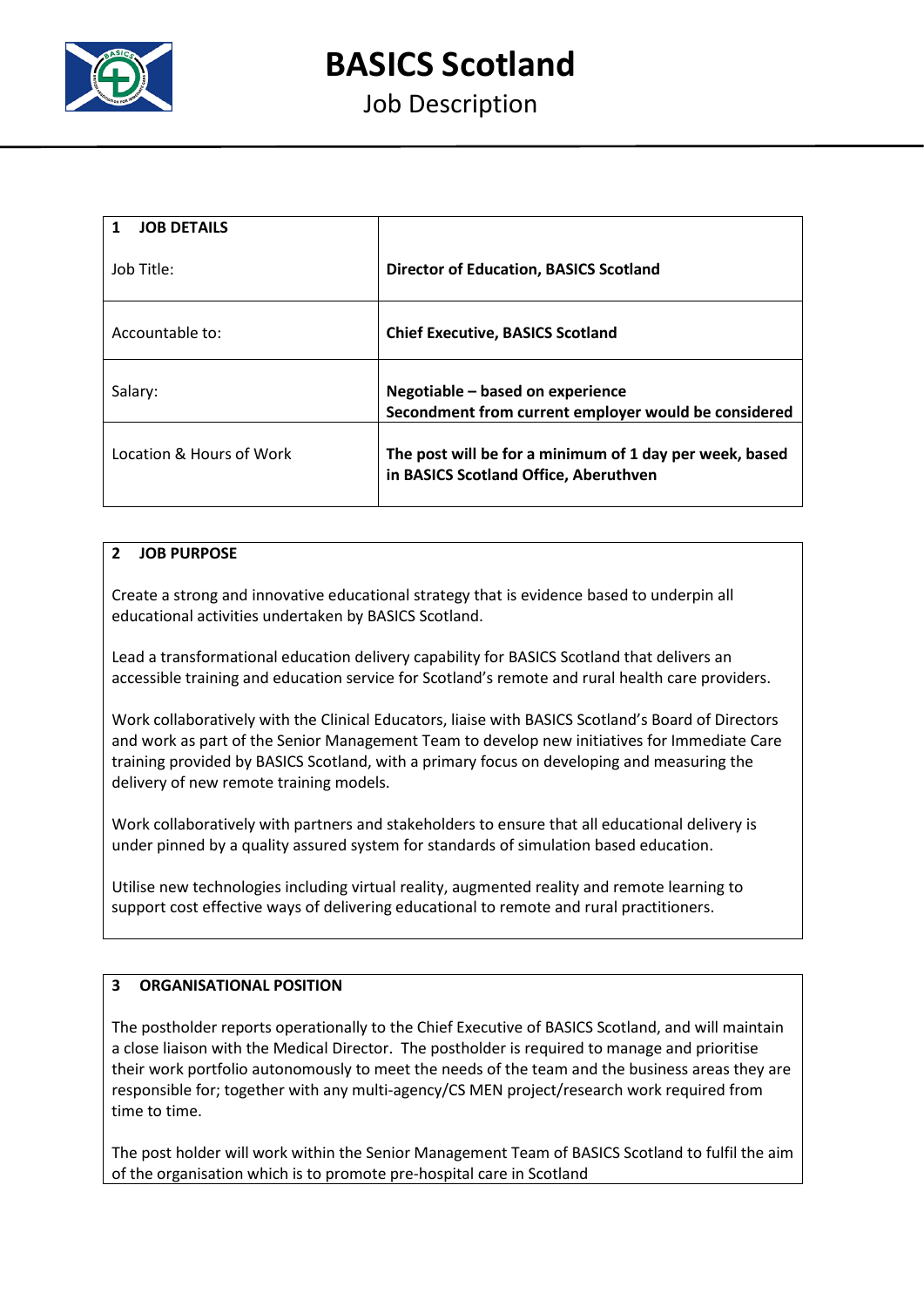

# **5 SCOPE AND RANGE**

The postholder, in conjunction with Senior Management Team, will create and deliver an educational strategy that enables the delivery and development of high quality pre hospital emergency care training by BASICS Scotland. Key enablers to this are:

- Ongoing review and updating of educational content of current course programme
- Management and delivery of new educational projects, ensuring the effectiveness and financial viability of any new training initiatives. These may include:
	- **ScotGEM**
	- Intermediate Care Course
- Liaison with relevant stakeholders, partners and staff to ensure delivery of these initiatives in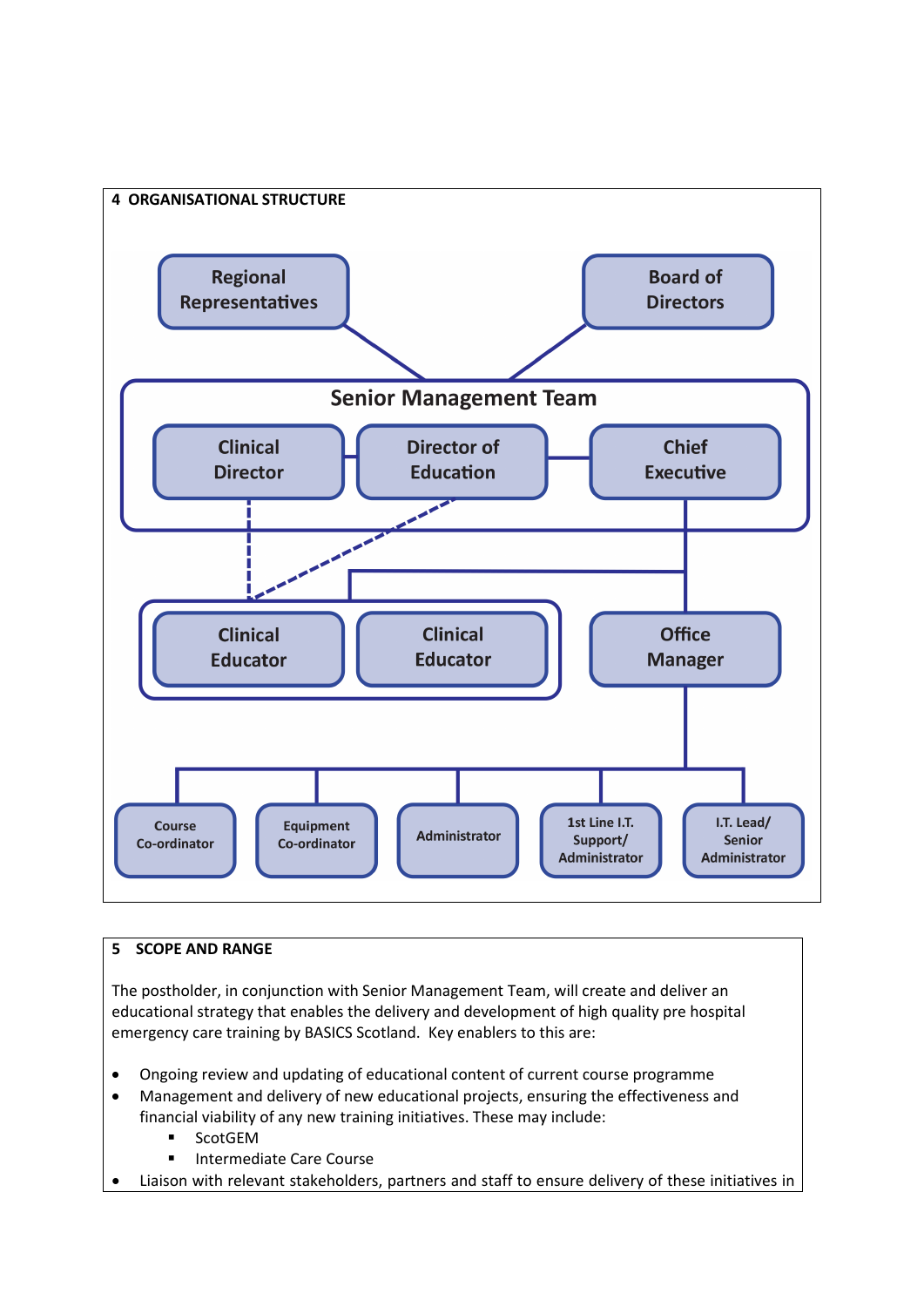terms of education provision and service delivery within appropriate timescales.

• Supporting a review and development of training initiatives to support BASICS Scotland Responders.

#### **6 MAIN DUTIES/RESPONSIBILITIES**

## **6.1 Provision of specialist education advice**

- The postholder will provide specialist educational input to provide high quality pre hospital care education and training to registered health professionals. Supervising the delivery of courses throughout Scotland and delivering to match identified local needs.
- Undertake thorough and ongoing evaluation of all our educational activities and ensure reporting demonstrates the impact of our services.
- Manage BASICS Scotland input to collaboration work with CS MEN on prioritised relevant research activities.
- Manage the educational input to the BASICS Scotland Conference.
- Develop and initiate effective evaluation and reporting of training activities including the review of course feedback and measuring long term impact.
- Provide specialist input on educational matters to the SMT in developing the long term strategic plans.

#### **6.2 Development of new educational resources**

- To develop, pilot and work with the Clinical Educator staff and SMT to deliver new educational resources, including using remote and other technologies to enhance the learning experience, underpinned by a rigorous examination of evidence based research, to ensure high standards of education delivery.
- Assess and review training requirements that will develop a network of BASICS Scotland Responders that actively support the Scottish Ambulance Service in providing immediate medical care on scene in remote and rural Scotland, and work in close partnership with the Sandpiper Trust to provide responders with equipment and ongoing support

# **6.3 Strategic development**

- In the longer term manage the development of BASICS Scotland Educational Strategy that incorporates the following key outputs:
	- Review and analysis of existing training delivery and outputs.
	- Scoping of planned and potential training activity to strengthen community resilience in particular remote and rural healthcare providers.
	- Support the review and development of training initiatives to maintain BASICS educators in line with the CSMEN simulation based educator framework.
	- Conduct a review and develop training initiatives to support BASICS Scotland Responders.
	- **Educational delivery is evidence based.**
	- **E** Linked to Standard Operating Procedures (for STN, NHS providers).
	- **EXECT** Linked to Scottish Government priorities for service redesign.

#### **6.4 Partnership working**

• Ensure any educational activities are closely linked with the strategies of the Scottish Trauma Network the Scottish Ambulance Service and NES.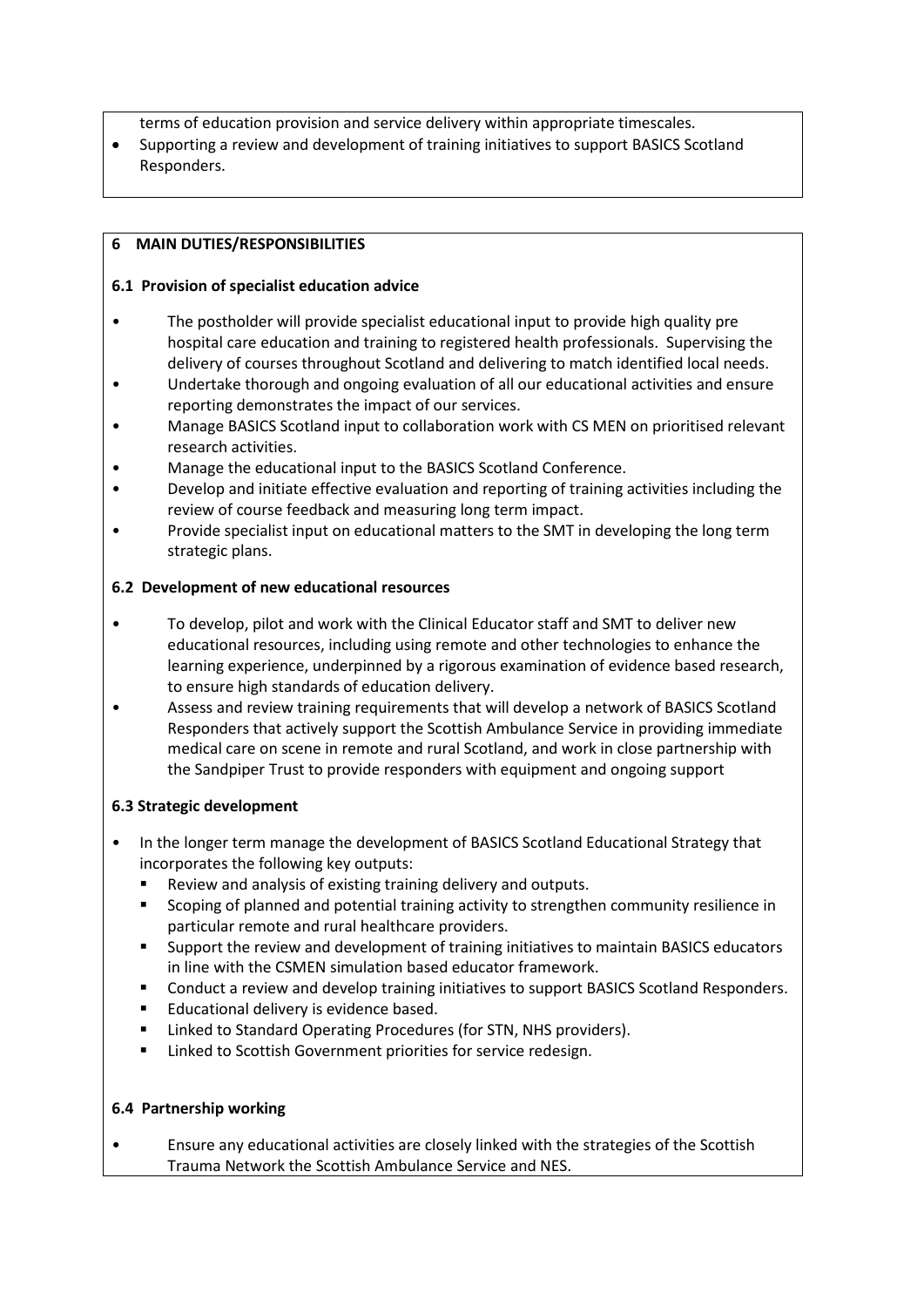• Develop and maintain effective links with key stakeholders including NHS Boards, NES, Higher Education Institutions, Royal Colleges and professional bodies, regulatory bodies, and other Scottish and UK national organisations including the Advanced Life Support Group and the Resuscitation Council UK, to represent BASICS Scotland.

# **6.5 Raising the profile of BASICS Scotland**

- Support activities to raise awareness of the work of BASICS Scotland and its role in pre hospital emergency care, as well as the partnership working of the Sandpiper Trust.
- Provide specialist input on educational matters to the SMT in developing and implementing a Marketing Strategy.
- Ensure recording, reporting and promoting the sharing of innovative educational practice.
- Co-ordinate, edit and support the submission of scholarly articles for publication.
- Represent BASICS Scotland in the preparation and presentation of educational output; to other relevant stakeholders and partners and at relevant educational meetings and events

# **6.6 Staff Development**

- Maintain and develop own professional knowledge and expertise in relation to areas of responsibility; maintain awareness of professional education, good practice and innovation within the UK and abroad through their own professional development as agreed with the Chief Executive of BASICS Scotland.
- Negotiate, agree and review personal and professional development activities annually with the Chief Executive of BASICS Scotland.

# **6.7 Line Management**

• Although this post has no direct line management responsibility, the post holder would be expected to manage, supervise and develop staff where appropriate, in line with BASICS Scotland policies and procedures.

# **7 DECISIONS AND JUDGEMENTS**

The postholder has professional accountability for the service provision within his/her sphere of responsibility and is expected to work autonomously without routine supervision or monitoring of practice. As a member of the Senior Management Team, the postholder is expected to support the regeneration of BASICS Scotland strategy, policy/practices and to make effective decisions that impact across the organisation. They will have freedom to take action based on their own interpretation of evidence based best practice as appropriate.

Regularly required to appraise new data and wider relevant clinical evidence and decide on an appropriate course of action. The postholder must therefore exercise significant initiative in interpreting relevant information to determine what educational delivery should be provided and assess the impact for the organisation and its sponsors.

#### **8 PHYSICAL AND MENTAL DEMANDS OF THE JOB**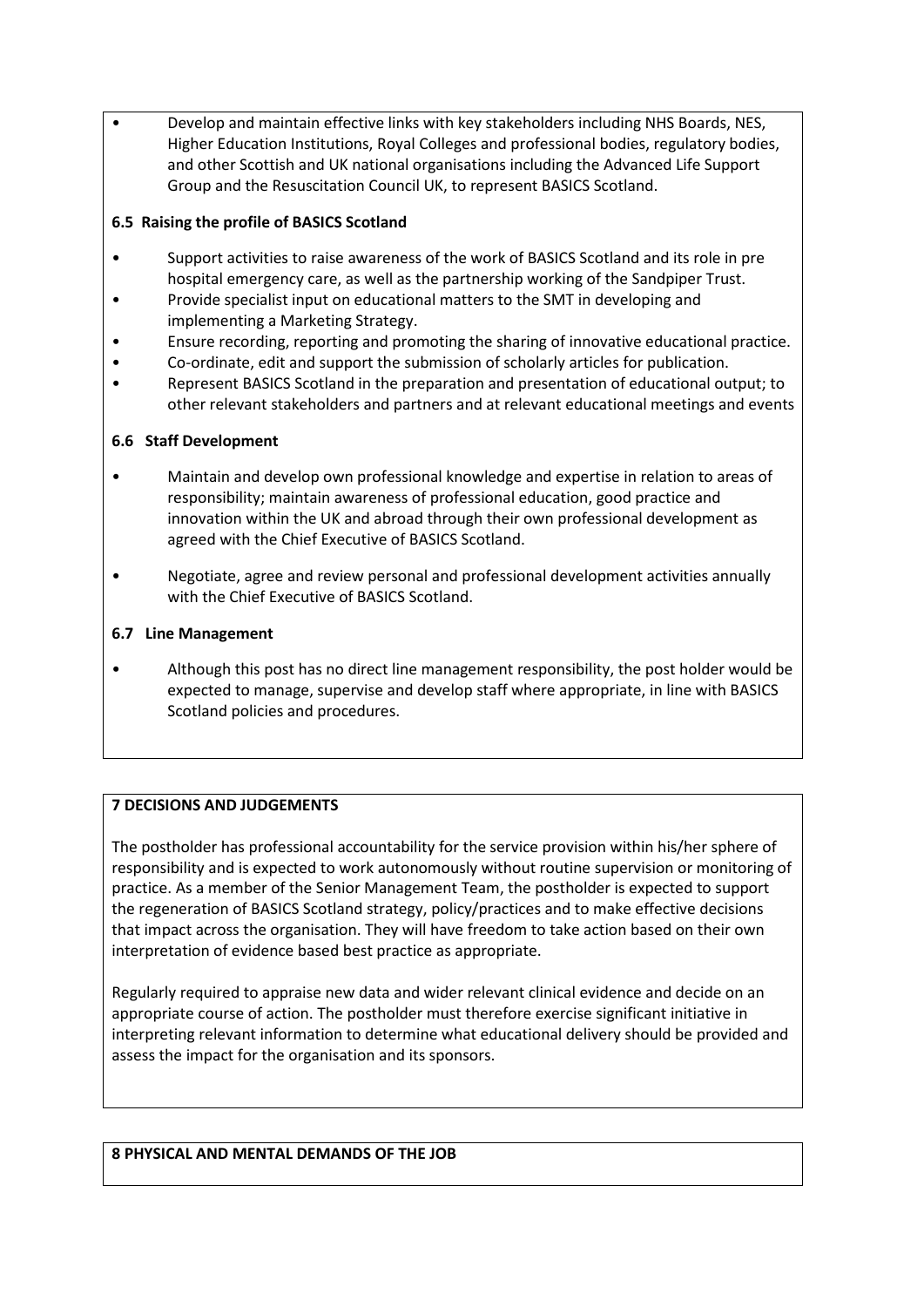## **Physical skills**

Basic keyboard skills for drafting reports, educational materials and correspondence, communications by e-mail and internet.

## **Physical effort**

The post holder should be able to operate standard office procedures. The post holder will be required to sit for long periods of time when working with ITC equipment/participating in meetings.

#### **Mental effort**

The post holder will be expected to demonstrate analytical skills and think creatively over sustained periods. It is expected that project strands will run concurrently and the post holder will therefore be required to co-ordinate simultaneous activities.

The ability to produce reports and other documents to a high standard is essential.

## **Emotional effort**

The post holder is required to work to tight deadlines, set by external stakeholders such as NES and Health Boards.

# **9 MOST CHALLENGING/DIFFICULT PARTS OF THE JOB**

Communicating complex technical information, models of service, redesign and influencing and facilitating significant cultural and organisational change within key stakeholders without having direct management responsibility for service delivery.

Constant requirement for assessment and re-assessment of priorities while managing a wideranging and challenging portfolio.

Budget management requirements associated with funding contributions and reporting requirements of a range of strategic partners.

Managing the expectations and requirements of the different stakeholders, individuals, communities, organisation and partners to ensure that the project goals are met and that the scope and responsibility boundaries of each are appropriate and well understood.

# **10 KNOWLEDGE, TRAINING AND EXPERIENCE REQUIRED TO DO THE JOB**

The post holder will require an honours degree or equivalent, plus relevant professional experience.

#### **Essential**

- Postgraduate educational qualification
- Substantial postgraduate experience and will have held enhanced responsibility in an education or healthcare post
- Experience and understanding of educational quality assurance and the education sector in the UK
- Experience in teaching and development of educational material.
- A record of research and publication activity